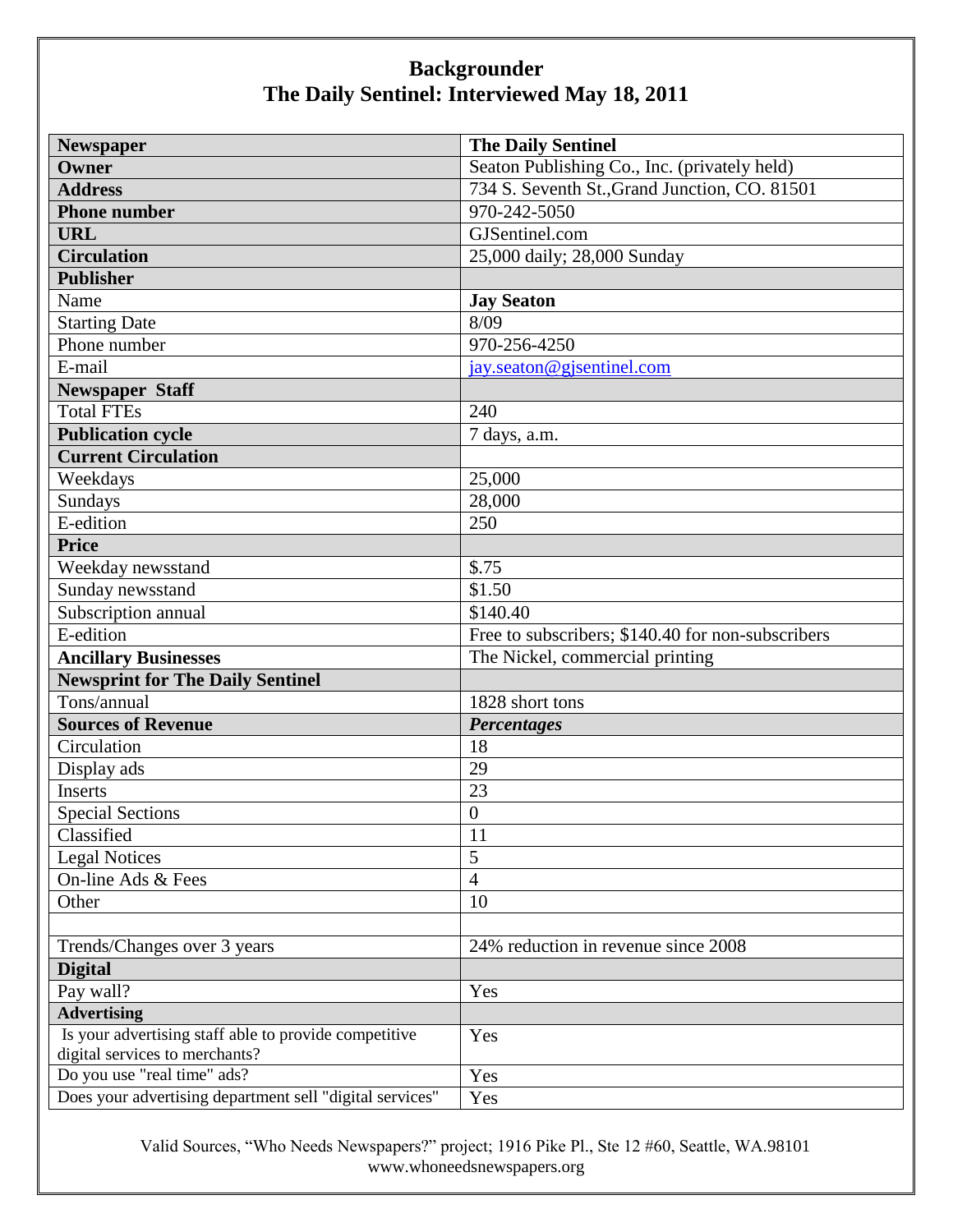| such as helping merchants with website production?       |                                                      |
|----------------------------------------------------------|------------------------------------------------------|
| Does your ad department sell electronic coupons or other | Yes                                                  |
| modern digital products?                                 |                                                      |
| Other?                                                   |                                                      |
| Do you generate revenue in partnership with outside      | Yes, Monster.com                                     |
| digital vendors such as Yahoo? If so, who are they?      |                                                      |
| <b>Managing Editor</b>                                   |                                                      |
| Name                                                     | <b>Laurena Mayne Davis</b>                           |
| Start date                                               | 1992                                                 |
| Phone number                                             | 970-256-4247                                         |
| E-mail                                                   | laurena.davis@gjsentinel.com                         |
| <b>News Staff</b>                                        |                                                      |
| <b>Total FTE</b>                                         | 34                                                   |
| Reporters                                                | 15                                                   |
| Editors                                                  | 9                                                    |
| Photo                                                    | 3                                                    |
| Web Editor                                               | 1                                                    |
|                                                          |                                                      |
|                                                          |                                                      |
| <b>Bureaus</b>                                           | Denver during the legislative session, Montrose, and |
|                                                          | <b>Garfield County</b>                               |
| Coverage                                                 | More than 50% of their time                          |
| Local government                                         | Yes                                                  |
| Courts                                                   | Yes                                                  |
| Public safety                                            | Yes                                                  |
| County government                                        | Yes                                                  |
| <b>School Board</b>                                      | Yes                                                  |
| <b>Business</b>                                          |                                                      |
| <b>Sports</b>                                            | 2 reporters/ 1 editor                                |
| Entertainment & arts                                     | $\mathbf{1}$                                         |
| Environment                                              | 1 (environment/ natural resources)                   |
| Health care                                              | Shared                                               |
|                                                          |                                                      |
|                                                          |                                                      |
|                                                          |                                                      |
| Do you assess online news content?                       |                                                      |
| Number of sources?                                       |                                                      |
| Writing or visual journalism impact?                     |                                                      |
| Other                                                    |                                                      |
| <b>Web Content/Systems Editor</b>                        |                                                      |
| Name                                                     | <b>Daniel Humphries</b>                              |
| Start date                                               | $7/11$ in this job, $8/02$ at the Sentinel           |
|                                                          | $970 - 256 - 4388$                                   |
| Phone                                                    |                                                      |
| E-Mail                                                   | Daniel.humphries@gjsentinel.com                      |
| Website start date                                       | 1996                                                 |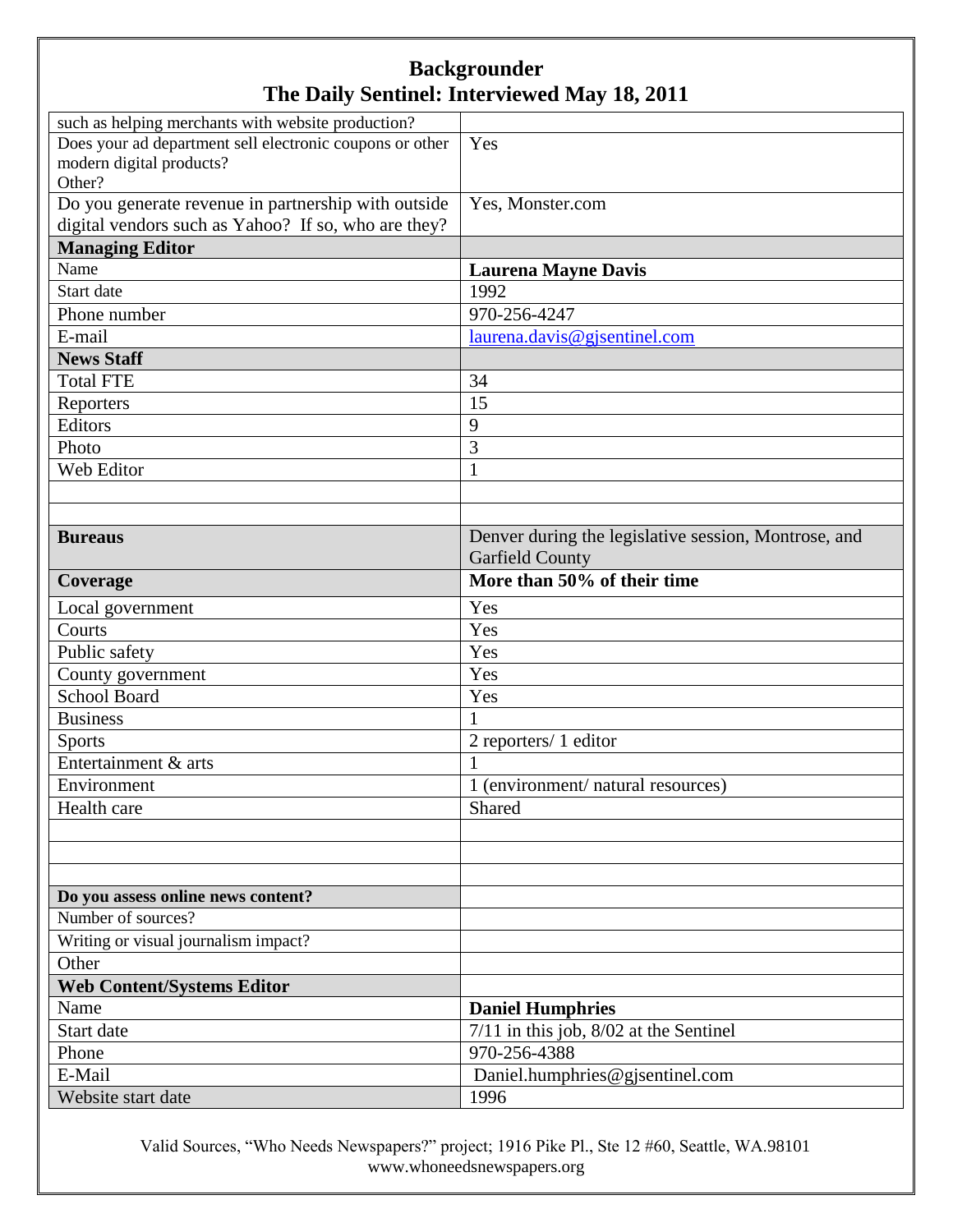| <b>Digital News Staff</b>                             |                                                   |
|-------------------------------------------------------|---------------------------------------------------|
| Size?                                                 |                                                   |
| Sufficient?                                           |                                                   |
| IT Staff (If separate)                                | 1 person                                          |
| Corporate Support or Consultative support? (Yes or    |                                                   |
| No)                                                   |                                                   |
| Nature of support                                     |                                                   |
| Size?                                                 |                                                   |
| Sufficient?                                           |                                                   |
| Capabilities                                          |                                                   |
| Web platform software?                                |                                                   |
| Content management system: software?                  | Open Source; Expression Engine (database program) |
| Do your organization staff members write code?        | Yes (Chris Froese)                                |
| Number of coders?                                     | One                                               |
| Proprietary or open-source code? Why?                 | Open Source                                       |
| Flexibility & response time                           |                                                   |
| Can you change web platform - coding,                 |                                                   |
| architecture, software -- at least once a month? Do   |                                                   |
| you?                                                  |                                                   |
| Can you add new functionality promptly as it          | Can change as needed.                             |
| becomes available?                                    |                                                   |
| Digital Tools utilized                                |                                                   |
| Crowd sourcing?                                       | Under development                                 |
| Data visualization?                                   | Online Maps (Google/API)                          |
| Investigative reporting?                              | Yes                                               |
| Documentary video?                                    | Documentary video is shot with Canons by          |
|                                                       | photographers and flip cams and camera phones by  |
|                                                       | reporters                                         |
| Any other kinds of digital tools being used? If so,   | LiveStream                                        |
| what?                                                 |                                                   |
| Social Media                                          |                                                   |
| Cite social media used:                               | Facebook # Friends? - Yes; 1,500 friends          |
|                                                       | Twitter                                           |
|                                                       | Etc.                                              |
| To what extent is your newspaper connected to         | Web editor manages FB                             |
| people through social media?                          |                                                   |
| What is the overall organizational commitment to      |                                                   |
| collecting, creating, shaping and delivering all your |                                                   |
| news/information products through these digital       |                                                   |
| channels?                                             |                                                   |
| Assessment                                            | How do you assess your digital news/information   |
|                                                       | products?                                         |
| Number of Page-views/month?                           | 1.2M/month                                        |
| Number of Monthly uniques?                            | 300-400K                                          |
| Revenue/month?                                        |                                                   |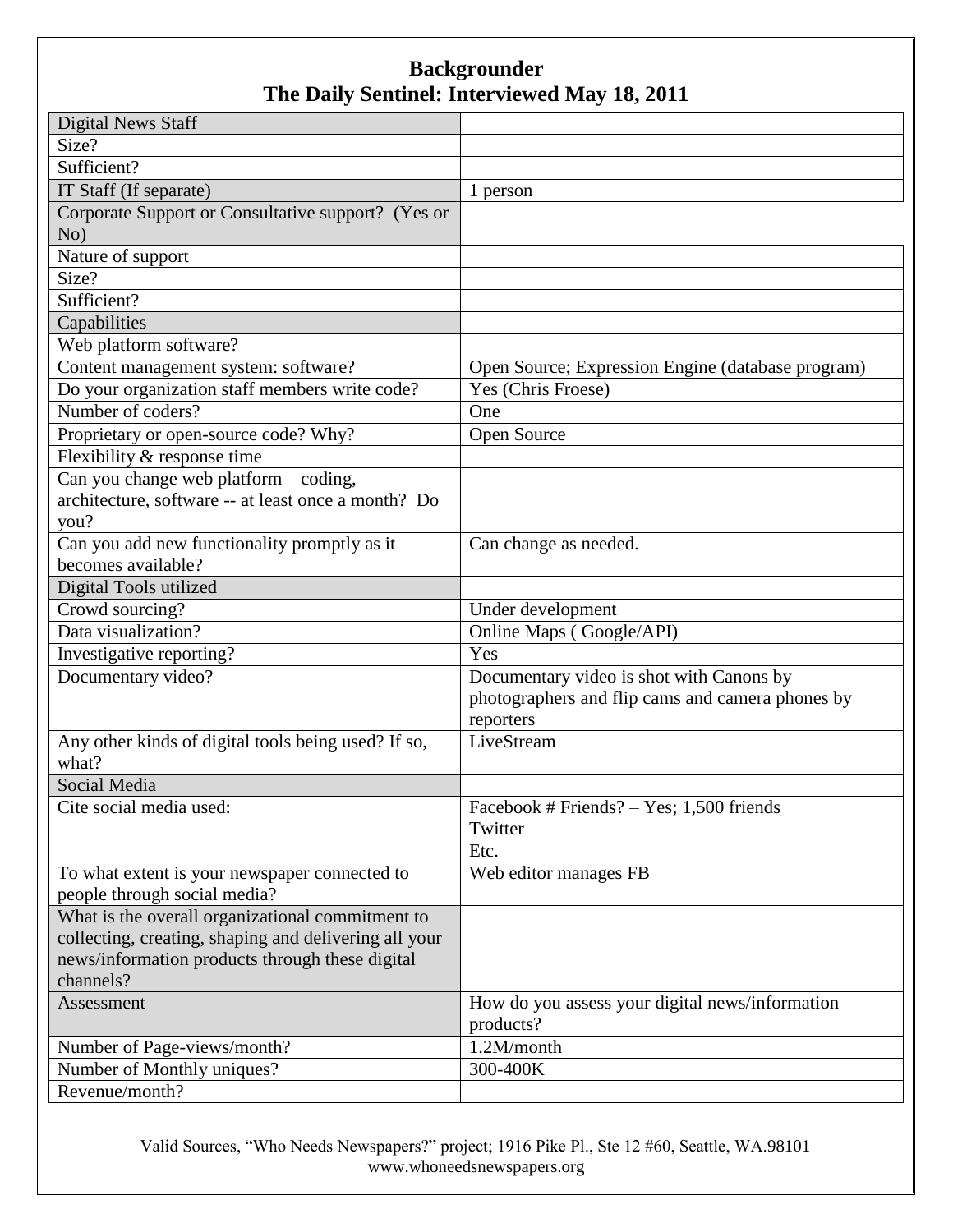| Cite other metrics you use?                          | Time on site? Source of visitors? Etc. -- Google |
|------------------------------------------------------|--------------------------------------------------|
|                                                      | Analytics as needed.                             |
| How is data shared with news staff?                  | Weekly emailed analysis                          |
|                                                      |                                                  |
| Editing                                              |                                                  |
| How are web stories edited? Are there different      | Same as rest of newspaper                        |
| procedures (layers of editing) for web vs. print     |                                                  |
| products?                                            |                                                  |
| Do you use AP Style in your digital news products?   | Yes                                              |
| <b>Digital Delivery Systems</b>                      | What delivery systems do you employ?             |
| E-edition? (Software used?)                          | TechNavia                                        |
| Generic mobile apps software? Name it please.        | Yes                                              |
| Smart Phone - apps                                   | Under development                                |
| -- iPhone                                            | mobile app                                       |
| -- Android                                           | mobile app                                       |
| -- Blackberry                                        |                                                  |
| -- Palm                                              |                                                  |
| -- Other?                                            |                                                  |
| <b>Tablets</b>                                       |                                                  |
| -- iPad                                              | Yes; based on e-edition                          |
| -- Other                                             |                                                  |
| Kindle                                               |                                                  |
| Any other systems?                                   |                                                  |
|                                                      |                                                  |
| Knowledge products                                   |                                                  |
| Do you offer "knowledge products," such as books,    |                                                  |
| magazines, and television or radio programs in       |                                                  |
| addition to the core daily paper? If so, what        |                                                  |
| products?                                            |                                                  |
| Is there a central digital content pool from which   |                                                  |
| these products are created?                          |                                                  |
| Do they make money?                                  |                                                  |
| In what other ways are digital tools used in the     |                                                  |
| business operations and marketing at your news       |                                                  |
| organization?                                        |                                                  |
| Future                                               |                                                  |
| Do you foresee your news organization offering one   |                                                  |
| hundred percent digitally-delivered                  |                                                  |
| news/information products in the foreseeable future? |                                                  |
| If not: Where do you think the balance will settle?  |                                                  |
| If so: How soon do you think this will happen? 5     |                                                  |
| years? 10 years? More?                               |                                                  |
| If you expect there will always be some              |                                                  |
| news/information products delivered on newsprint?    |                                                  |
| What will those be?                                  |                                                  |